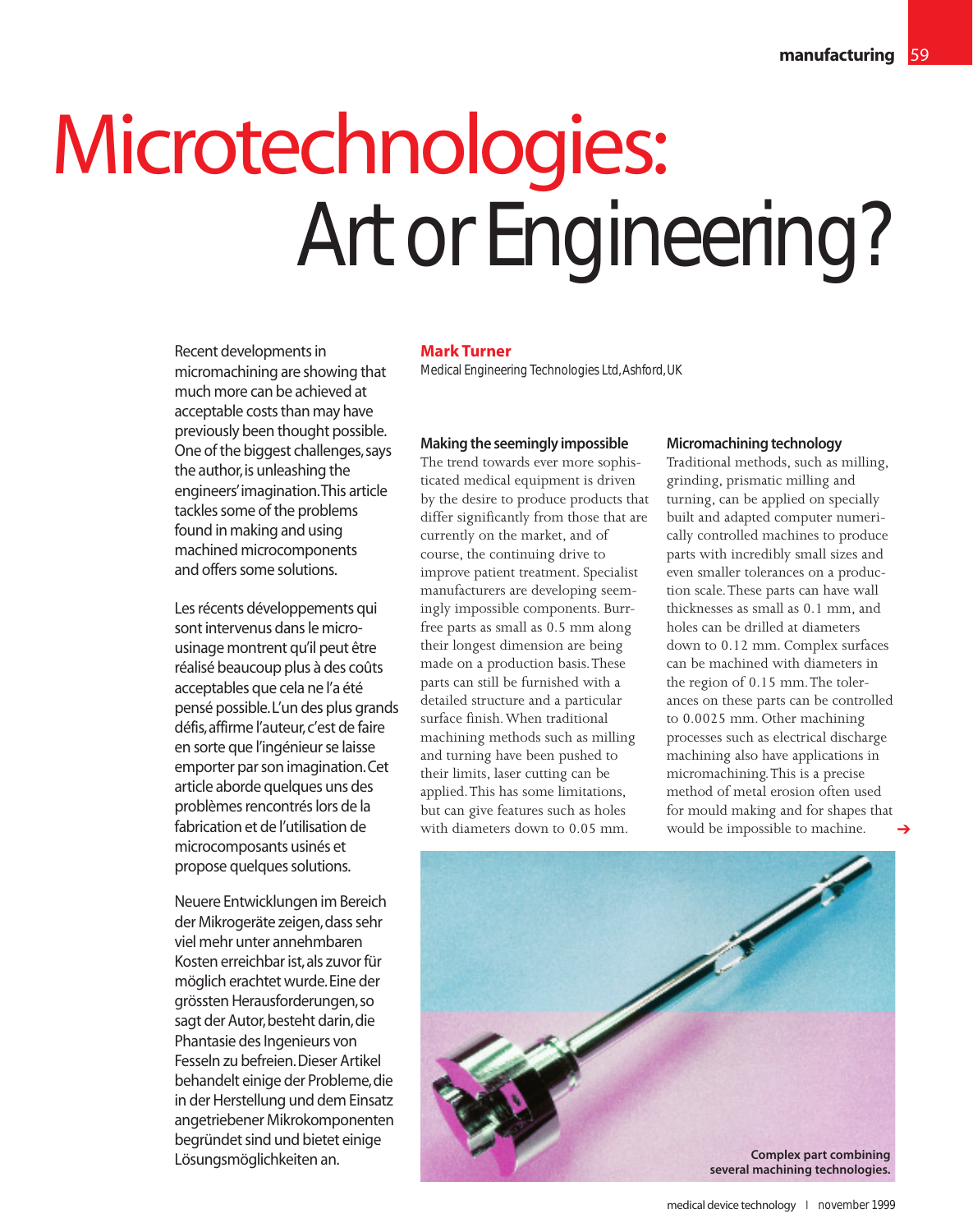All these processes can be performed using statistical process control (SPC) to improve yield.The crucial factor is to measure these parts to an accuracy that complements the production capabilities.This is achieved using some of the better automated vision systems, which have a resolution of 1 µm. An additional advantage of using these systems is that the image can be transmitted via the Internet to allow remote inspection of parts.

## **A typical part**

As a general rule, spinal implants, which are used to treat conditions such as degenerative disc disease, are machined from titanium. Implants are often held in place by bone screws.These screws have a preset torque value at which the head breaks off; this allows the surgeon to simply control the force on the screw.Thus, an accurately machined screw and well produced head will lead to a consistent, and known, holding strength.Typical problems encountered in machining spinal implants and potential solutions are shown in Table I.

## **An atypical part**

Because of the need to safeguard commercial secrets, a fictitious example of an intravascular tumour removal and repair catheter (IVTRRC) is used to demonstrate current



**Fluid-handling microcomponents, the black dot is a 10-point full stop.**

technology.This product is typically used for unblocking cardiac or cerebral arteries and can be inserted via the femoral or subclavian arteries. It needs to be flexible throughout its length, and to be able to accurately deliver a focused beam from three optical fibres and collect any debris after the cutting operation.The process involves the excision and removal of internal growths in vessels using laser cutting technology and suction.The problem is how to focus sufficient laser power at the correct place to cut the flesh and collect all the debris to prevent secondary blockage or infection. Any parts used must be either flexible or extremely small.

A rigid system is generally required to provide accurate positioning.The

position of the tumour is accurately marked by the injection of a monoclonal antibody (MCA).The surgeon inserts the catheter to the approximate position using X-ray guidance. Eight metal clamps are then released to press against the vessel wall and stabilize the catheter position.These clamps are 2-mm long and 1-mm wide and are specifically machined to match vessel wall curvature and be completely atraumatic.The fibre optics illuminate the tumour and cause the MCA to fluoresce.The catheter position is finely tuned to maximize the fluorescence and then the cutting laser is fired. During cutting, suction is applied to one catheter lumen that terminates in a nozzle close to the cutting area.

| Table I:                       | Problems associated with machining larger parts. |                                                                                                                                                                                                                                                                                  |
|--------------------------------|--------------------------------------------------|----------------------------------------------------------------------------------------------------------------------------------------------------------------------------------------------------------------------------------------------------------------------------------|
| Problem                        |                                                  | Solution                                                                                                                                                                                                                                                                         |
| Holding exacting tolerances    |                                                  | Company ethos of operator training and quality in<br>production.<br>In-depth application of SPC.<br>Specially adapted and maintained machining<br>equipment.<br>Having the quality of measurement equipment in<br>place that can detect trends in extremely small<br>tolerances. |
| Burr removal                   |                                                  | Application of a well thought out machining<br>programme to minimize burrs.<br>Post-machining burr removal by hand.                                                                                                                                                              |
|                                | Large-scale production                           | Investment in capacity and effective production<br>planning.                                                                                                                                                                                                                     |
| Coping with fluctuating demand |                                                  | Efficient application of rapid change systems.                                                                                                                                                                                                                                   |

| <b>Table II:</b>                                               | Production problems with machining the IVTRRC. |                                                                                                                                                                                                                                                                                                                 |
|----------------------------------------------------------------|------------------------------------------------|-----------------------------------------------------------------------------------------------------------------------------------------------------------------------------------------------------------------------------------------------------------------------------------------------------------------|
| Problem                                                        |                                                | Solution                                                                                                                                                                                                                                                                                                        |
| Machining of accurate complex surface<br>on stabilizer clamps. |                                                | Use of 5-axis microgrinding with complete<br>removal of burrs in situ.                                                                                                                                                                                                                                          |
| Accurate targeting of optical fibre tips.                      |                                                | Production of a fibre guide to focus the beams<br>requires 3D prismatic milling leaving a part 5-mm<br>long and 2-mm wide with 3 fixation orifices<br>0.5-mm wide.                                                                                                                                              |
| Holding parts during the milling process.                      |                                                | The fibre guide is milled from a cube 10-mm wide.<br>The first operation is to drill the alignment holes<br>while they are well supported and heat dissipation<br>is evenly distributed. The final part is fitted to the<br>catheter while it is still in the chuck; this aids<br>handling and final alignment. |
| Machining of tiny turbine blade and<br>ensuring sharpness.     |                                                | Intricate tool path programming to ensure sharp<br>edges on the tips of the blades with no burring.                                                                                                                                                                                                             |
| Handling of machined parts.                                    |                                                | The parts machined are often no larger than the<br>swarf (the waste from machining). One elegant<br>way of handling them is to leave them attached to<br>the original metal bar at the end of machining.<br>This part is then easily handled for later operations.                                              |